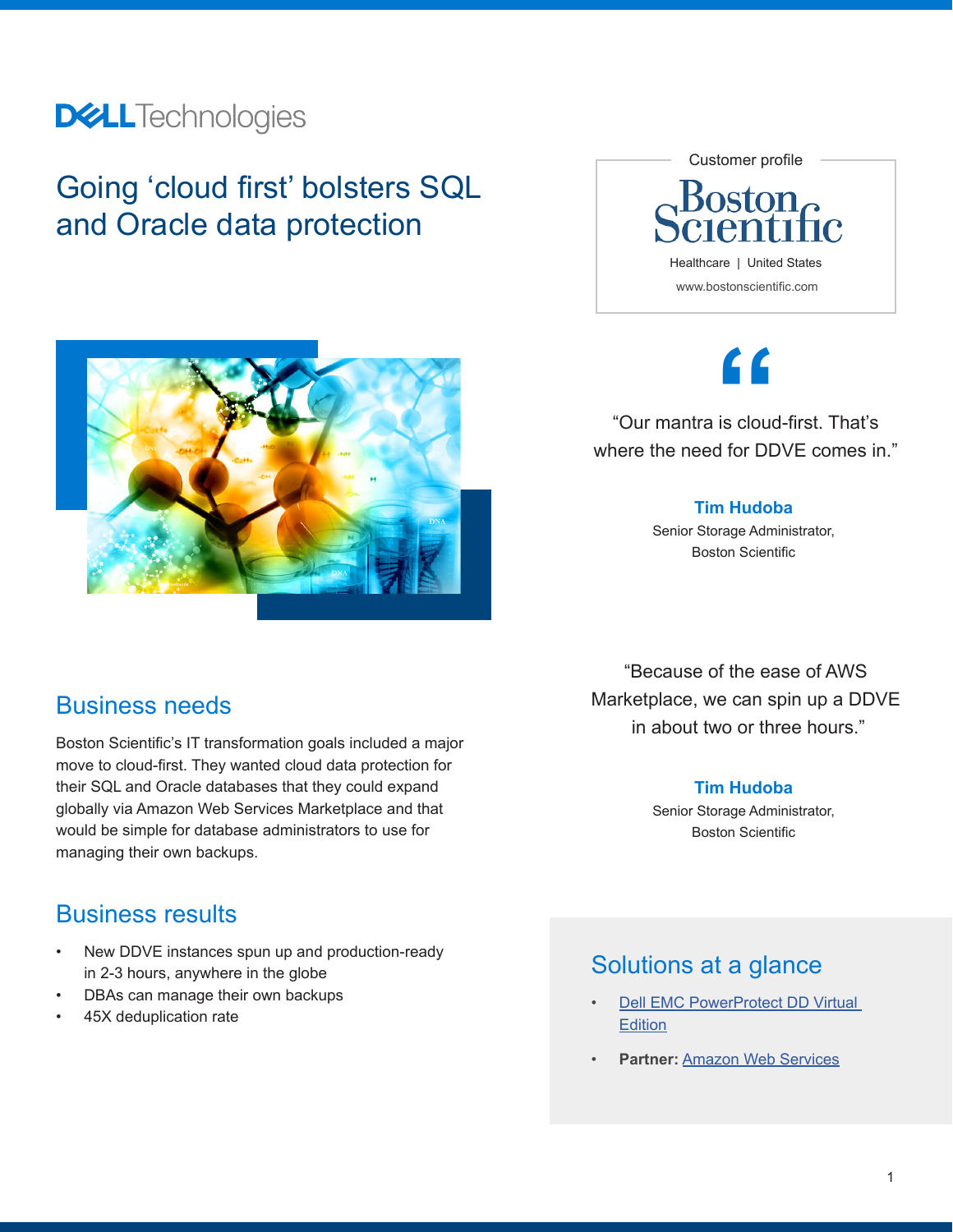Boston Scientific, a leading medical device company based in Boston, Massachusetts, has a cloud-first IT strategy, with the goal of evolving to a 50/50 on-prem/cloud infrastructure by 2023. As a step toward that goal the company has updated their data protection with a Dell EMC solution that included PowerProtect DD Virtual Edition (DDVE) in AWS as a target for backing up their databases.

Recently, we caught up with Tim Hudoba, Senior Storage Administrator at Boston Scientific, to see how their DDVE implementation was working out. Here's the story, in Hudoba's own words.

## 'Cloud First' is the new mantra

"My primary job at Boston Scientific is to maintain backups and data protection with our PowerProtect DD appliances and DDVE.

"Boston Scientific is going through a transformation from on-prem to the public cloud. Our mantra is 'cloud first' before putting resources on-prem. So that's where the need for DDVE comes in.

"We're currently using DDVE in the AWS public cloud. We have DDVEs in two different regions currently: Northern Virginia and Ireland. And soon, in Tokyo.

## Spinning up an instance in 2-3 hours

"Because of the ease of AWS Marketplace, we can spin up a DDVE in about two or three hours. That includes not only spinning up the instance, but enabling things like in-flight encryption, file system encryption, creating all of our M-trees and other connectivity to ADE, and other activities like that.

"This is great, especially for ramping up in our Tokyo region. I've asked a volunteer and said, 'Hey, somebody want to spin up a DDVE instance? Take two, three hours of your time?' And they're going to run with it.

# **"**

"Once we click on our DDVE, it launches that Cloud Formation stack. We just wait until it finishes, and we can perform our final configurations."

#### **Tim Hudoba**

Senior Storage Administrator, Boston Scientific

"We're seeing just shy of 45X dedupe rate. It's great to see that. There's nothing like being able to squeeze 54 terabytes into 1.2 terabytes of space."

#### **Tim Hudoba**

Senior Storage Administrator, Boston Scientific